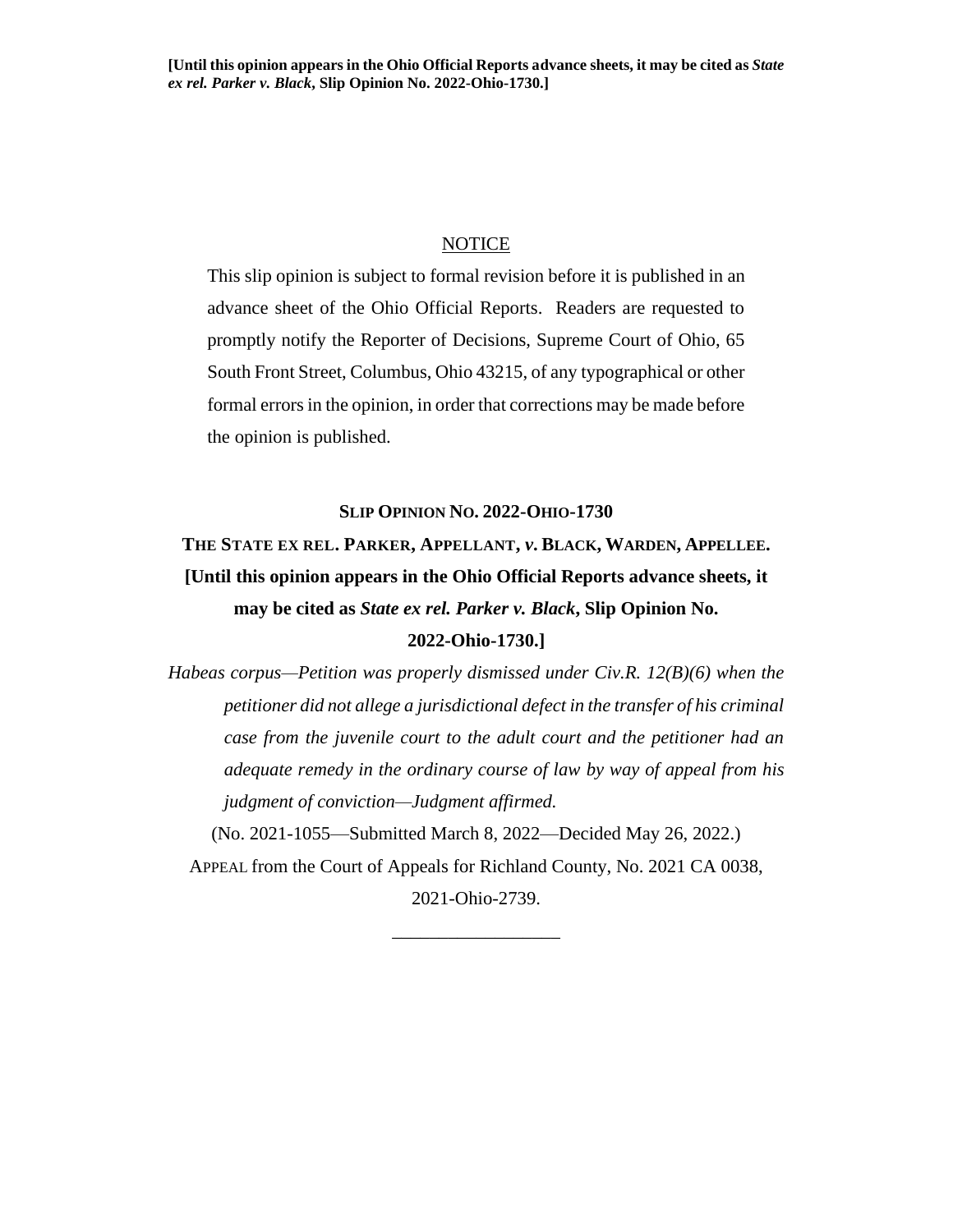# **Per Curiam.**

**{¶ 1}** Appellant, Donell Parker, appeals of right from the judgment of the Fifth District Court of Appeals dismissing his petition for a writ of habeas corpus. We affirm.

# **Background**

**{¶ 2}** In 1996, a complaint was filed in the Cuyahoga County Court of Common Pleas, Juvenile Division, charging Parker with delinquency in connection with a 1987 shooting death. Parker was a minor at the time of the shooting, but he was 26 years old when the delinquency complaint was filed. The juvenile court granted the state's motion to transfer Parker to the adult court for prosecution, where a grand jury indicted Parker on three felony counts: (1) aggravated murder with prior calculation and design, with felony-murder and firearm specifications, (2) aggravated murder while committing or attempting to commit aggravated robbery, with felonymurder and firearm specifications, and (3) aggravated robbery, with a firearm specification.

**{¶ 3}** The state dismissed the charge of aggravated murder with prior calculation and design, and a jury found Parker guilty of the remaining aggravatedmurder charge, the aggravated-robbery charge, and both firearm specifications. Parker was sentenced to 30 years to life for aggravated murder, a consecutive prison term of 10 to 25 years for aggravated robbery, and two consecutive three-year prison terms for the firearm specifications. The Eighth District Court of Appeals affirmed Parker's convictions on appeal. *State v. Parker*, 8th Dist. Cuyahoga No. 71474, 1998 WL 166170 (Apr. 9, 1998).

**{¶ 4}** In May 2021, Parker filed a petition for a writ of habeas corpus in the Fifth District against appellee, Kenneth Black, warden of the Richland Correctional Institution. Parker alleged that the juvenile court's transfer order was not filed and docketed in the adult court and that the juvenile court did not comply with former R.C. 2151.26 and former Juv.R. 30, both of which governed the procedure for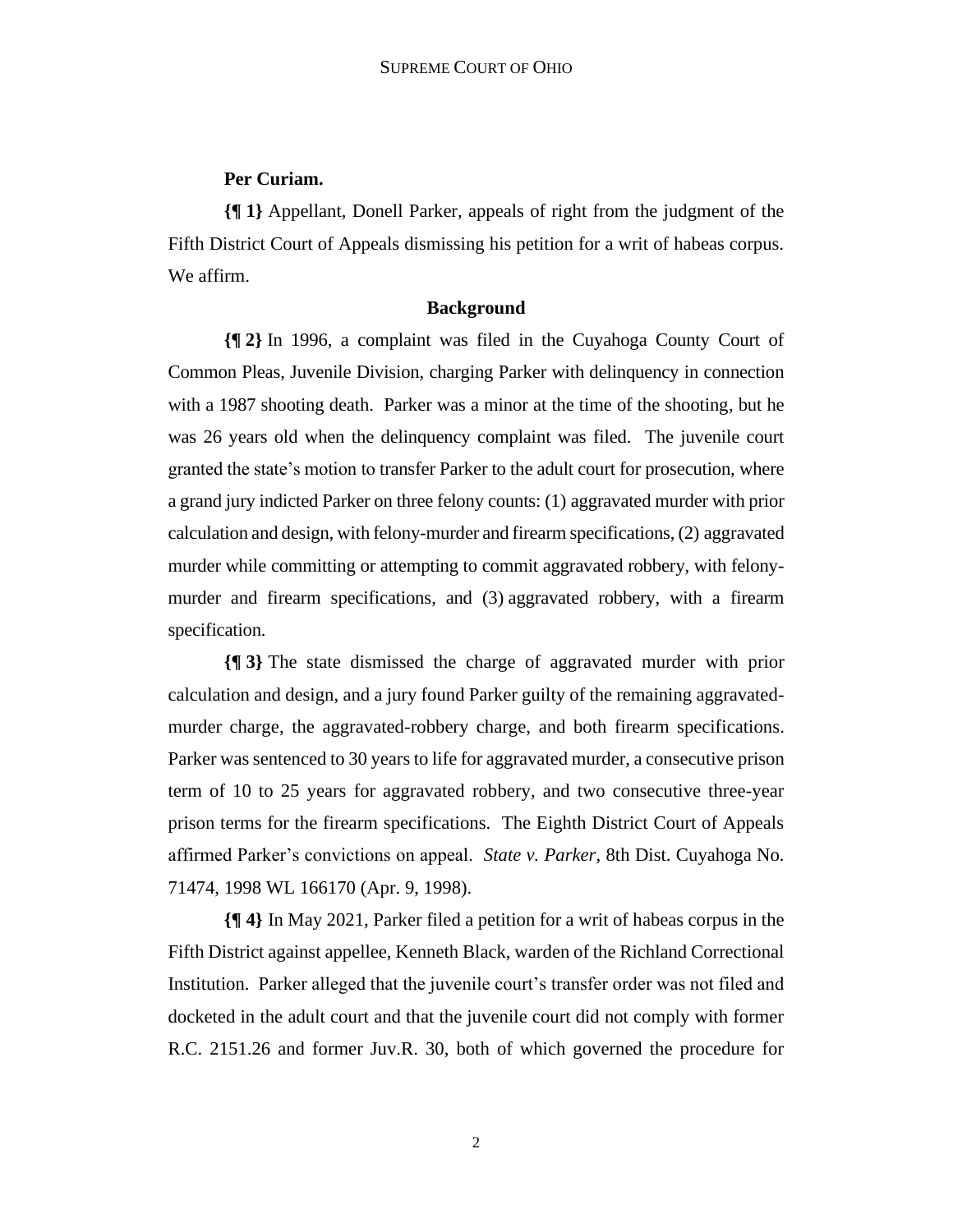transferring someone from juvenile court to adult court. Parker also alleged that Counts 2 and 3 of his indictment (the counts on which he was convicted) were not "returned" to an adult-court judge in compliance with former Crim.R. 6(F). He asserted that these errors deprived the adult court of jurisdiction, entitling him to immediate release from prison.

**{¶ 5}** The Fifth District granted Black's motion to dismiss the petition, concluding that (1) Parker had not identified any jurisdictional defect in the transfer of his criminal case from the juvenile court to the adult court, (2) Parker had an adequate remedy in the ordinary course of law by way of a direct appeal or postconviction petition to address the issues raised in his petition for a writ of habeas corpus, and (3) Parker's claims were barred under the doctrine of res judicata. Parker appeals of right to this court.<sup>1</sup>

#### **Analysis**

**{¶ 6}** We review de novo the Fifth District's judgment dismissing Parker's petition. *See Lunsford v. Sterilite of Ohio, L.L.C.*, 162 Ohio St.3d 231, 2020-Ohio-4193, 165 N.E.3d 245, ¶ 22. In reviewing a motion to dismiss under Civ.R. 12(B)(6), we accept as true all factual allegations in the petition. *Lunsford* at ¶ 22. The petition was properly dismissed only if it appeared beyond doubt from the petition that Parker could prove no set of facts entitling him to relief. *O'Brien v. Univ. Community Tenants Union, Inc.*, 42 Ohio St.2d 242, 327 N.E.2d 753 (1975), first paragraph of the syllabus.

**{¶ 7}** "A writ of habeas corpus lies in certain extraordinary circumstances where there is an unlawful restraint of a person's liberty and there is no adequate remedy in the ordinary course of law." *Pegan v. Crawmer*, 76 Ohio St.3d 97, 99, 666 N.E.2d 1091 (1996). "Habeas corpus will lie when a judgment is void due to lack of jurisdiction." *Pratts v. Hurley*, 102 Ohio St.3d 81, 2004-Ohio-1980, 806

<sup>1.</sup> Parker filed a motion to strike Black's merit brief, arguing that the brief fails to "answer the appellant's contentions" as required under S.Ct.Prac.R. 16.03(B)(1). We deny the motion.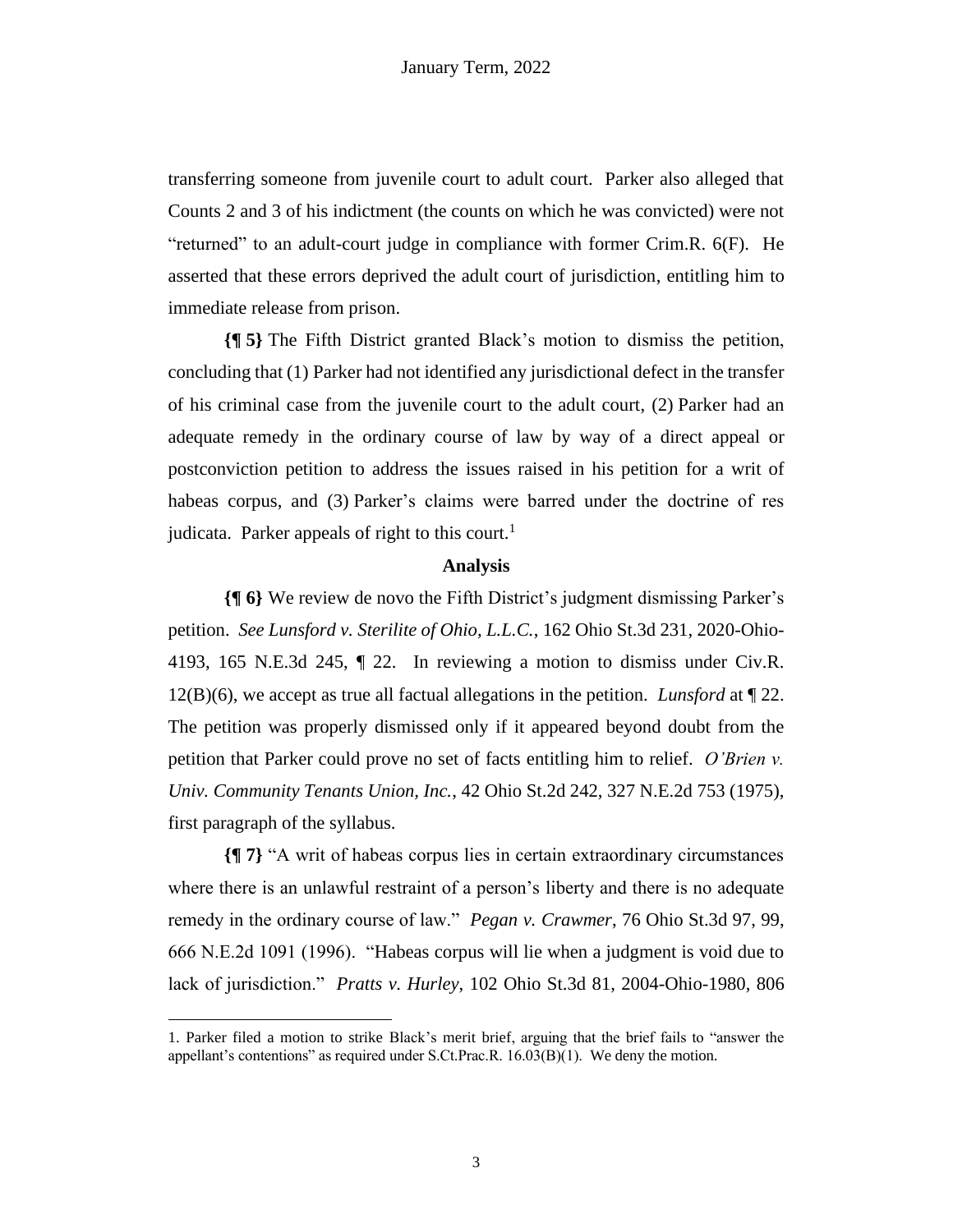N.E.2d 992, ¶ 8. "Deviation from a bindover procedure gives rise to a potentially valid habeas claim only if the applicable statute clearly makes the procedure a prerequisite to the transfer of jurisdiction to an adult court." *Smith v. May*, 159 Ohio St.3d 106, 2020-Ohio-61, 148 N.E.3d 542, ¶ 29.

**{¶ 8}** Parker argues that the Fifth District erred in concluding that he had an adequate remedy at law and that his claim was barred by res judicata. He points out that if the adult court lacked subject-matter jurisdiction over his criminal case, his convictions are void and may be collaterally attacked at any time. *See id.*; *State ex rel. Davis v. Turner*, 164 Ohio St.3d 395, 2021-Ohio-1771, 172 N.E.3d 1026, ¶ 8; *Lingo v. State*, 138 Ohio St.3d 427, 2014-Ohio-1052, 7 N.E.3d 1188, ¶ 46-47. The question, therefore, is whether Parker has identified any error that deprived the adult court of subject-matter jurisdiction.

### *Filing of the transfer order*

**{¶ 9}** Parker first alleged that the adult court never gained subject-matter jurisdiction because the transfer order was not filed and docketed in the adult court. He relies on a statement in *State v. Moore*, 2d Dist. Clark No. 2013 CA 97, 2014- Ohio-4411, ¶ 17, referring to the fact that the adult-court record in that case contained "the juvenile court's \* \* \* order relinquishing jurisdiction and ordering Moore's case to be transferred to the court of common pleas." From this statement, Parker extrapolates that filing the transfer order in the adult court was "[t]he only way for the [adult court] to obtain jurisdiction."

**{¶ 10}** But Parker has not shown that the transfer order had to be filed in the adult court for that court to gain jurisdiction. The lone statement that Parker relies on in *Moore* is not a rule of law; it merely describes the record in that case. Significantly, Parker has not identified any statute requiring the transfer order to be filed in the adult court, much less a statute making such a filing a jurisdictional prerequisite to the adult court's gaining jurisdiction. *See Smith*, 159 Ohio St.3d 106, 2020-Ohio-61, 148 N.E.3d 542, at ¶ 29.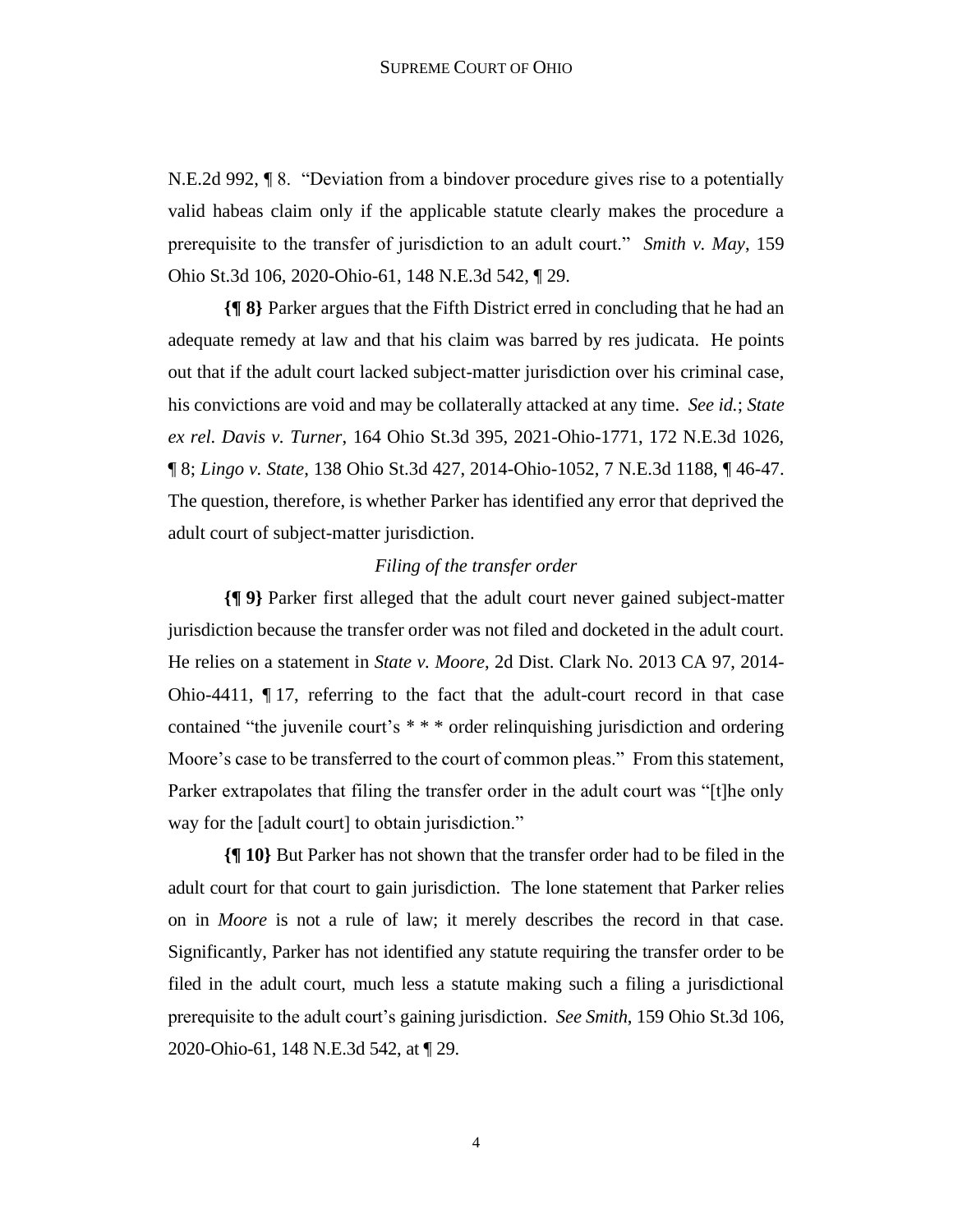*Compliance with former R.C. 2151.26 and former Juv.R. 30*

**{¶ 11}** Parker next alleged that the adult court lacked jurisdiction because the juvenile court did not comply with former R.C. 2151.26(A)(1)(3)(a),<sup>2</sup> which required the juvenile court to conduct a hearing and find that he was not amenable to care or rehabilitation in "any facility designed for the care, supervision, and rehabilitation of delinquent children" before transferring him for prosecution in the adult court. Sub.H.B. No. 499, Section 1, 141 Ohio Laws, Part II, 4633, 4633-4634. Parker also alleged that he was not represented by counsel in the juvenile-court proceedings and that the juvenile court violated former R.C. 2151.26(A) and former Juv.R. 30(B) by failing to order a mental and physical examination. *See* former Juv.R. 30(B), 69 Ohio St.2d CLXXIII. The transfer order, which Parker filed with his petition, indicates that Parker was represented by counsel and that he waived both the "amenability phase" of the hearing and a mental and physical examination.

**{¶ 12}** The Fifth District rejected this aspect of Parker's claim, concluding that the documents Parker had submitted with his petition "do not bear out his arguments" and that "[t]he lack of a transcript does not prove that a hearing did not occur." Parker argues that this was error because the court effectively weighed the evidence in contravention of the Civ.R. 12(B)(6) standard. Parker is correct that at the pleading stage, he did not have the burden to prove his claim. *See O'Brien*, 42 Ohio St.2d 242, 327 N.E.2d 753, at paragraph ten of the syllabus. Nevertheless, we "will not reverse a correct judgment merely because erroneous reasons were given for it." *State ex rel. Neguse v. McIntosh*, 161 Ohio St.3d 125, 2020-Ohio-3533, 161

<sup>2.</sup> Parker relies on a version of R.C. 2151.26 that was in effect until March 11, 1987. Because the conduct at issue occurred on April 24, 1987, the version of the statute enacted by Sub.H.B. No. 499, Section 1, 141 Ohio Laws, Part II, 4633, applies in this case. *See State v. Parker*, 8th Dist. Cuyahoga No. 71474, 1998 WL 166170, \*1 (Apr. 9, 1998). The Revised Code was later amended for the purpose of renumbering R.C. 2151.26 to R.C. 2152.12. Am.Sub.S.B. No. 179, Section 3, 148 Ohio Laws, Part IV, 9447, 9452-9453. However, there are no material differences between the former and current statutes.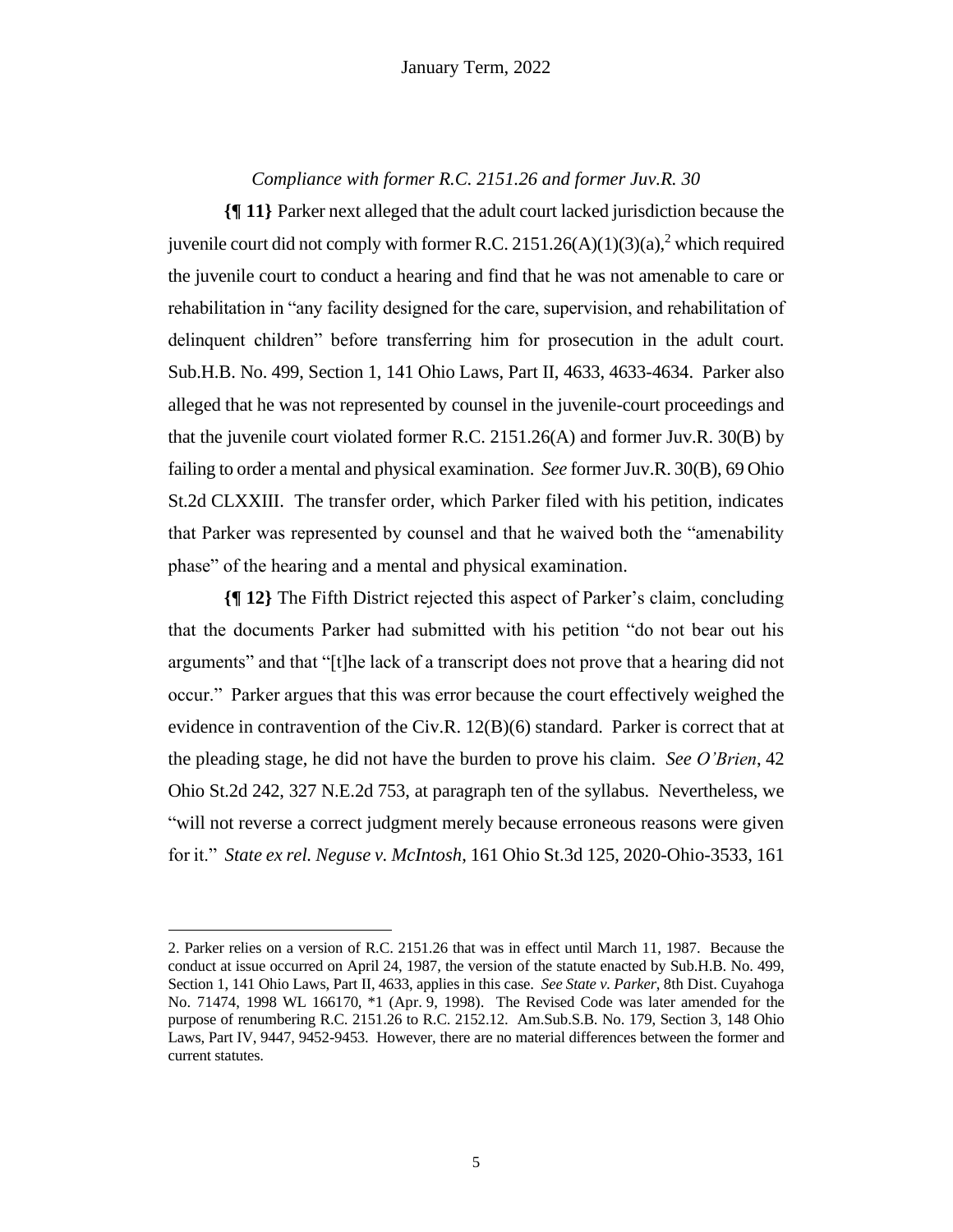N.E.3d 571, ¶ 10. The Fifth District's judgment was correct because Parker has not alleged a jurisdictional defect.

**{¶ 13}** Parker relies on *State v. Newton*, 6th Dist. Fulton No. F-82-17, 1983 Ohio App. LEXIS 14868 (Jun. 10, 1983), in arguing that the procedures required under former R.C. 2151.26 and former Juv.R. 30—namely, an amenability hearing—may not be waived. But we have since clarified that the right to an amenability hearing may be waived. *State v. D.W.*, 133 Ohio St.3d 434, 2012-Ohio-4544, 978 N.E.2d 894, ¶ 21 (involving R.C. 2152.12, which was previously numbered R.C. 2151.26). The juvenile court's failure to conduct an amenability hearing thus did not deprive the adult court of subject-matter jurisdiction. *See Smith*, 159 Ohio St.3d 106, 2020-Ohio-61, 148 N.E.3d 542, at ¶ 18, 26, 33. Parker could have raised his arguments about the lack of an amenability hearing when he appealed his conviction.

**{¶ 14}** Parker also relies on *Newton* in arguing that the juvenile court did not make adequate findings in transferring jurisdiction to the adult court. But *Newton* does not support Parker's argument. *Newton* involved an appeal of a criminal conviction, not a collateral attack of a conviction through a state habeas proceeding. The holding in *Newton* demonstrates that Parker could have challenged the adequacy of the juvenile court's findings when he appealed his conviction, and it does not support his claim that the adult court lacked subjectmatter jurisdiction.

**{¶ 15}** Parker has not shown that his remaining allegations about whether he was represented by counsel and whether he properly waived a mental and physical examination state a claim cognizable in habeas corpus. "Claims involving \* \* \* the alleged denial of the right to counsel are not cognizable in habeas corpus." *Bozsik v. Hudson*, 110 Ohio St.3d 245, 2006-Ohio-4356, 852 N.E.2d 1200, ¶ 7. And former R.C. 2151.26(C) permitted the waiver of a mental and physical examination. Sub.H.B. No. 499, Section 1, 141 Ohio Laws, Part II, 4633, 4634. The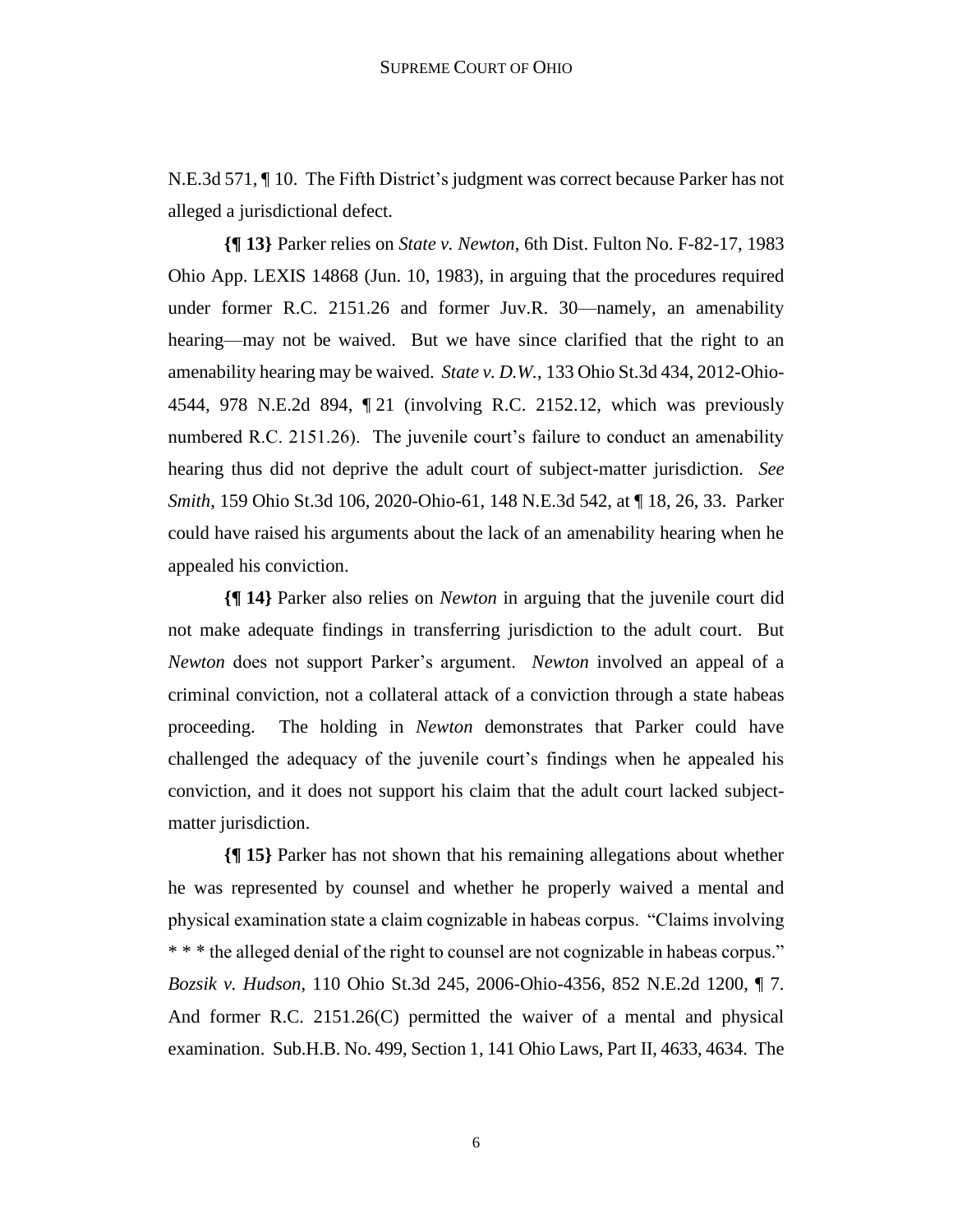fact that the examination was waivable means that the absence of an examination was not a jurisdictional defect. *See Smith* at ¶ 26.

### *Compliance with former Crim.R. 6(F)*

**{¶ 16}** In his final argument, Parker alleged that the adult court did not have jurisdiction over his indictment on Counts 2 and 3, because the indictment for each of those counts was not returned to the judge in compliance with former Crim.R. 6(F), which provided that an "indictment shall be returned by the foreman or deputy foreman to a judge of the court of common pleas and filed with the clerk who shall endorse thereon the date of filing and enter each case upon the appearance and trial dockets." 34 Ohio St.2d xxxiv, effective July 1, 1973. Parker argues that "[a] proper return of an indictment requires a timestamp by the clerk of courts." He points out that a timestamp appears on the indictment for Count 1, which was ultimately dismissed by the prosecution, but a timestamp did not appear on the indictment for Counts 2 and 3.

**{¶ 17}** We have stated that a court's "felony jurisdiction is invoked by the return of a proper indictment by the grand jury of the county." *Click v. Eckle*, 174 Ohio St. 88, 89, 186 N.E.2d 731 (1962). But Parker has not alleged facts supporting his claim that the adult court lacked subject-matter jurisdiction over his indictment for Counts 2 and 3 because the indictment for those counts was not delivered to the adult-court judge. In fact, Parker included with his petition a copy of the adult-court docket showing that the court and clerk of courts had a copy of the indictment for each of the three counts. Even if it is true that the clerk did not separately timestamp and docket each page of the indictment, Parker did not allege that they were not actually given to the judge.

**{¶ 18}** Parker relies on *State v. Sharp*, 5th Dist. Knox Nos. 08 CA 000002, 08 CA 000003 and 08 CA 000004, 2009-Ohio-1854, ¶ 23, which held that misdemeanor complaints had not been properly filed (and thus that a municipal court's jurisdiction had not been invoked), because the clerk had "not file-stamped